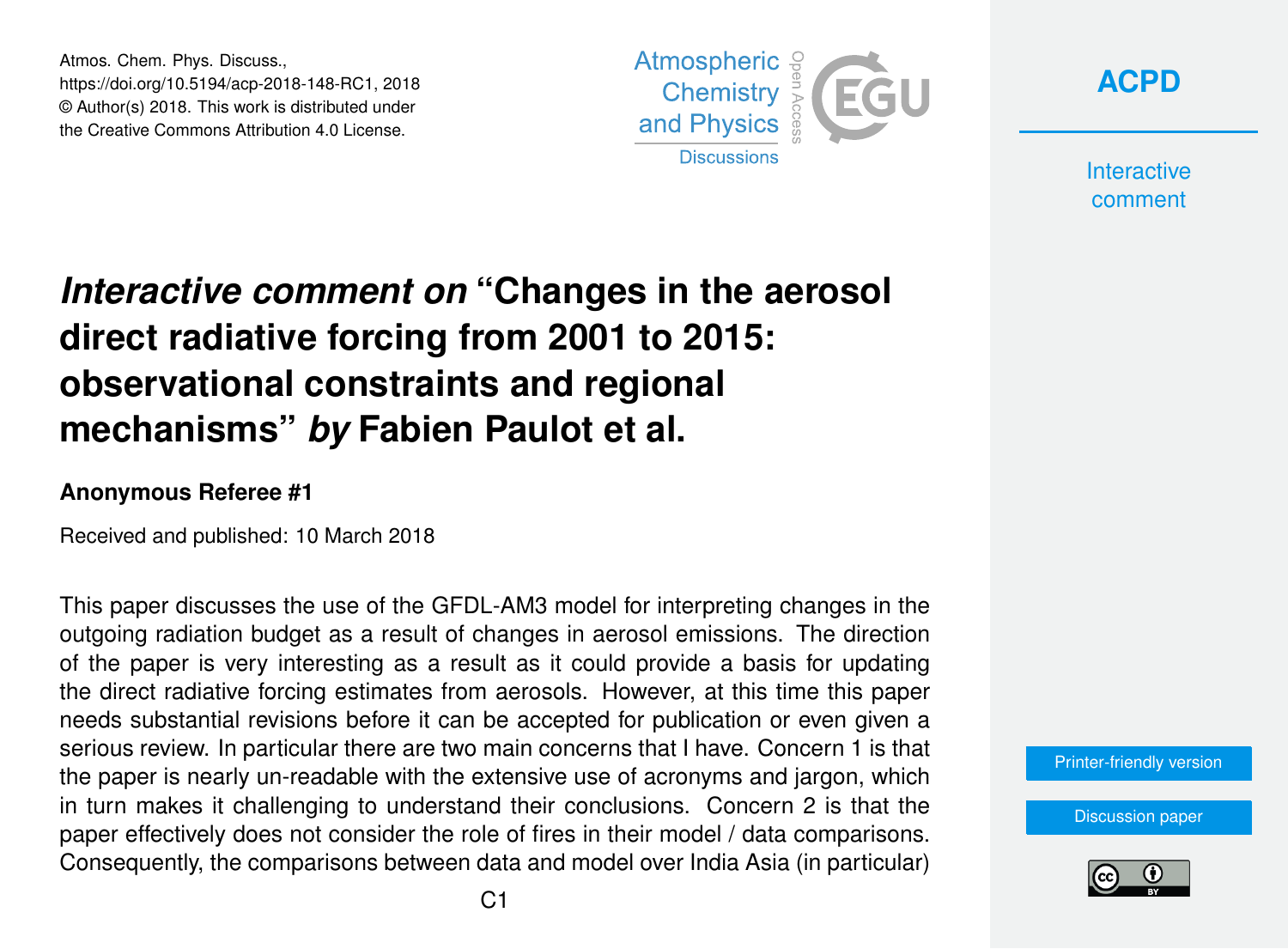and anywhere in the tropics will be substantively compromised (e.g. Ramanathan and Carmichael, Nat Geo 2008 and references therein). In fact it seems likely that their poor model/data comparison in the tropics is likely because fires are not obviously considered in the comparison.

Below are examples of sentences and paragraphs that need to be made more clear. I should point out that their writing approach is infused in nearly every section so the authors really just need to examine every single sentence in this paper and determine how to "de-acronym" and "de-jargon" the sentence.

I think this sentence is possibly the worst offender: Line 155: "Figure 2 shows that ∆m,yRstucsaf is most sensitive to ∆m,y(salb), so we use two independent estimates of surface albedo derived from CERES EBAF (salbCE) and MODIS (salbM). The associated estimates of SDRECS will be denoted as SDRECSCE and SDRECSM, respectively, hereafter. We use GEOS5 for WVP and qo3, similar to CERES SYN. "

Below are other "minor" comments. I should point out that I can probably cut out a large fraction of the paper and attempt to make suggestions about changing the "readability" and grammar. However, I would really want to see this paper cleaned up and my concern about fires addressed before going through and providing a more thorough review

Line 165: What does this mean? this is apparently one of the many "p-tests" that gets used about the literature but essentially has no meaning if not explained.

Line 216: (fix this statement) "Changes in AOD are dominated by spring and summer" Line 231: ??? Again too much acronyms / jargon. What is conclusion about these differences? Line 353. . . no biomass burning as part of anthropogenic emissions? The bulk of fires is due to human activities so this is an odd statement. Perhaps you mean the subset that is not human driven? That said, you would see substantial differences between observed and actual outgoing radiation if you leave this term out (which you apparently do over the tropics).

## **[ACPD](https://www.atmos-chem-phys-discuss.net/)**

Interactive comment

[Printer-friendly version](https://www.atmos-chem-phys-discuss.net/acp-2018-148/acp-2018-148-RC1-print.pdf)

[Discussion paper](https://www.atmos-chem-phys-discuss.net/acp-2018-148)